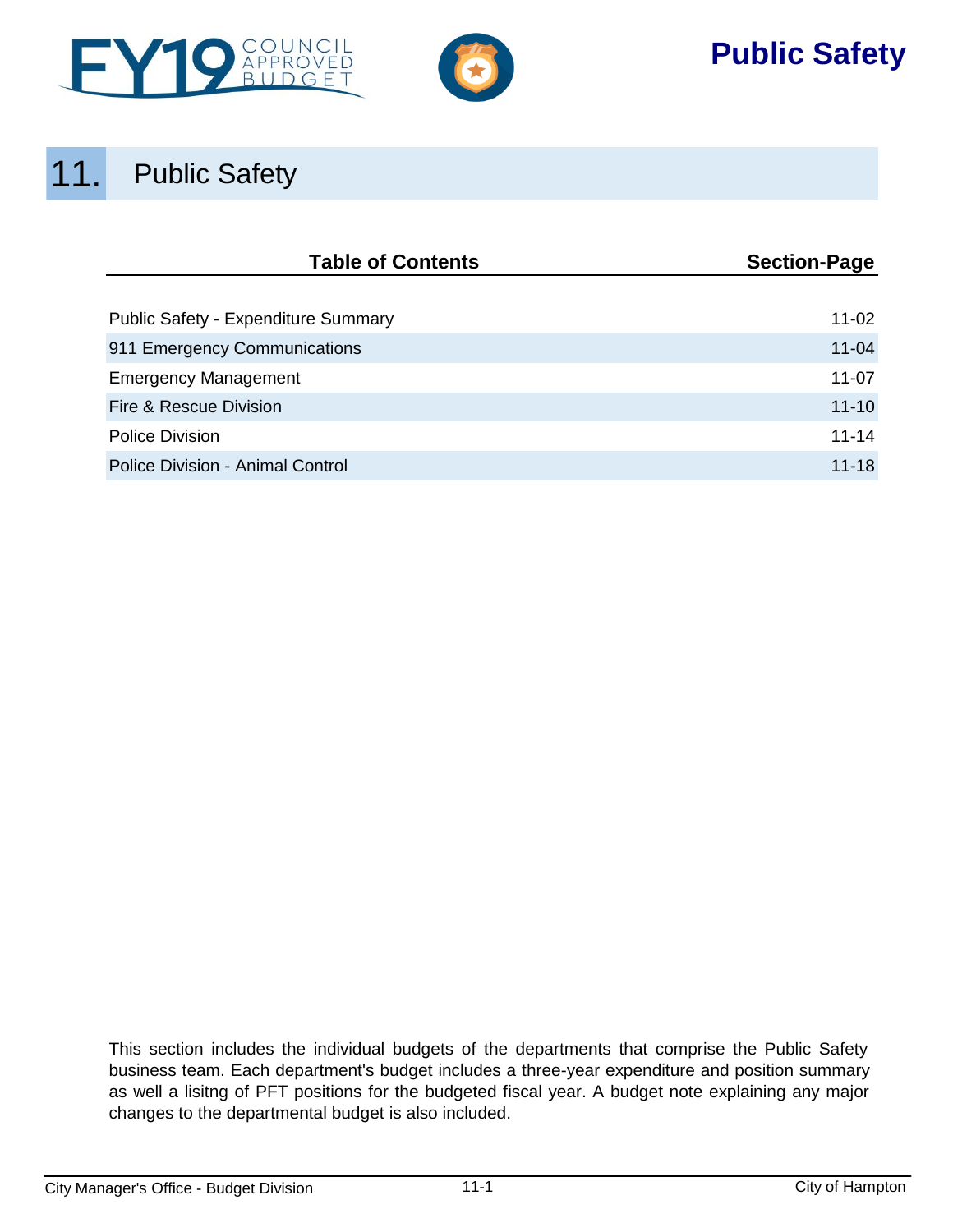<span id="page-1-0"></span>



The Public Safety team works together to ensure the safety and wellbeing of our residents.

| <b>Departmental Breakdown</b>                                                                                                                                                |            |            |            |            |            |           |  |  |  |  |
|------------------------------------------------------------------------------------------------------------------------------------------------------------------------------|------------|------------|------------|------------|------------|-----------|--|--|--|--|
| 2016<br>2018<br>2019<br>2017<br>2018<br>Increase/<br><b>Departments</b><br><b>Actual</b><br><b>Actual</b><br><b>Budget</b><br>(Decrease)<br><b>Budget</b><br><b>Adjusted</b> |            |            |            |            |            |           |  |  |  |  |
| 911 Emergency Communications                                                                                                                                                 | 2,603,476  | 2,650,124  | 2,617,309  | 2,646,285  | 2,756,887  | 110,602   |  |  |  |  |
| <b>Emergency Management</b>                                                                                                                                                  | 284,595    | 307,111    | 313,940    | 317,388    | 297,921    | (19, 467) |  |  |  |  |
| Fire & Rescue Division                                                                                                                                                       | 20,970,857 | 21,877,816 | 20,910,903 | 21,234,749 | 21,219,797 | (14, 952) |  |  |  |  |
| <b>Police Division</b>                                                                                                                                                       | 22,792,447 | 24,015,575 | 24,071,233 | 24,420,036 | 24,969,851 | 549,815   |  |  |  |  |
| <b>Police Division - Animal Control</b>                                                                                                                                      | 424,889    | 400.815    | 534,677    | 539,234    | 547,394    | 8,160     |  |  |  |  |
| <b>Grand Total</b>                                                                                                                                                           | 47,076,264 | 49,251,441 | 48,448,062 | 49,157,692 | 49,791,850 | 634,158   |  |  |  |  |

# **Percentage of Team's FY 2019 Budget**

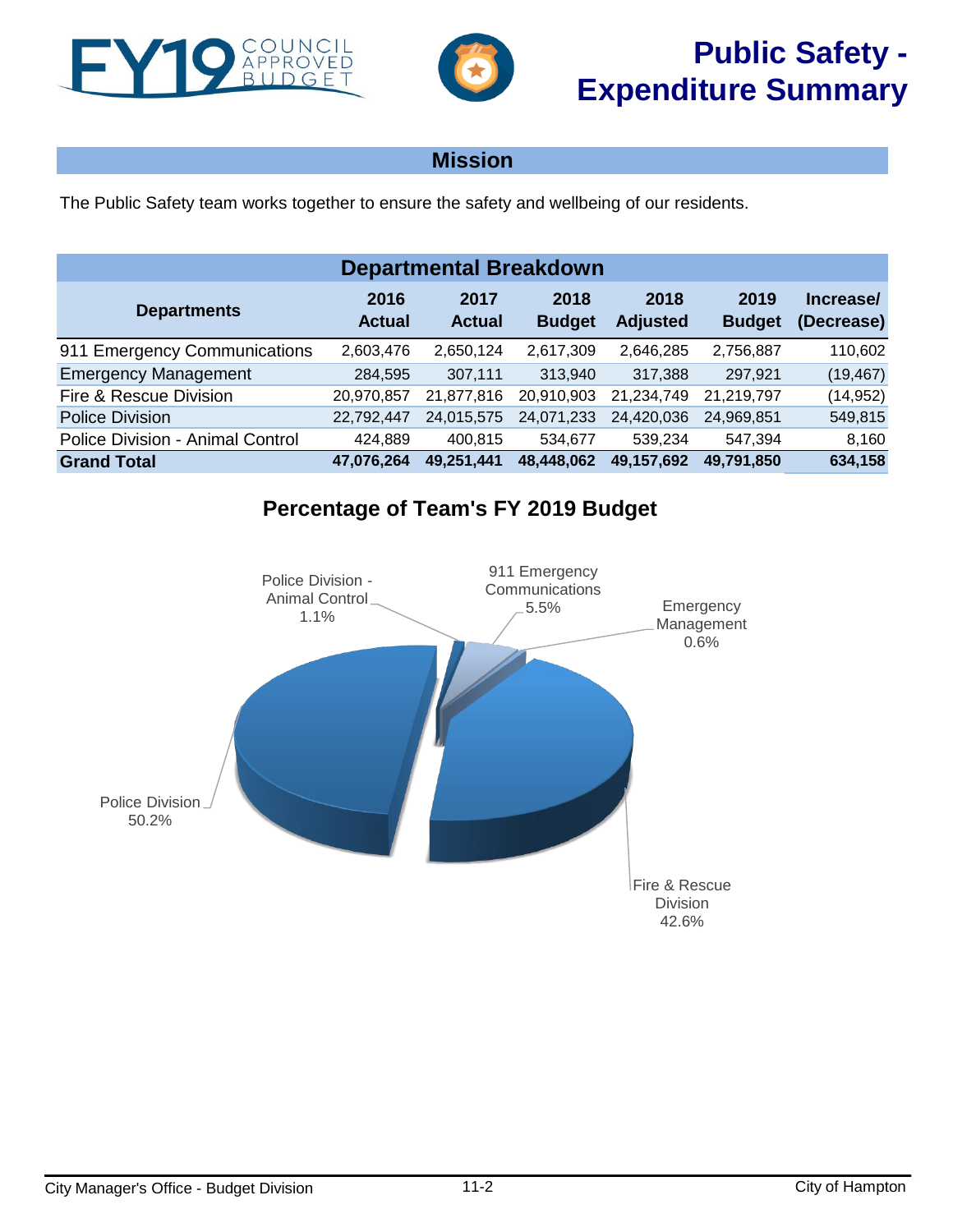



# **Public Safety - Expenditure Summary**

# **Council Priorities Breakdown**

The entire business team's budget is spent across the following Council strategic priorities, in the following amounts:

| <b>Council Priorities</b>                   | 2016<br><b>Actual</b> | 2017<br><b>Actual</b> | 2018<br><b>Budget</b> | 2018<br><b>Adjusted</b> | 2019<br><b>Budget</b> | Increase/<br>(Decrease) |
|---------------------------------------------|-----------------------|-----------------------|-----------------------|-------------------------|-----------------------|-------------------------|
| Economic Growth                             | 16,880                | 15.656                | 22,624                | 22.624                  | 23,040                | 416                     |
| Placemaking                                 | 67,521                | 62.624                | 90,495                | 90,495                  | 92.158                | 1,663                   |
| Living with Water                           | 99,635                | 115,631               | 111,498               | 111,498                 | 105,337               | (6, 161)                |
| <b>Educated &amp; Engaged Citizenry</b>     | 866,008               | 803,943               | 834,679               | 834,679                 | 899,503               | 64,824                  |
| Safe & Clean Community                      | 40,516,753            | 42,351,385            | 41,020,152            | 41,020,152              | 41,888,049            | 867,897                 |
| <b>Good Government</b>                      | 5,238,590             | 5,586,075             | 6,167,759             | 6,877,389               | 6,515,033             | (362, 356)              |
| Family Resilience &<br>Economic Empowerment | 270.878               | 316,129               | 200,856               | 200,856                 | 268,730               | 67,874                  |
| <b>Grand Total</b>                          | 47,076,264            | 49,251,441            | 48,448,062            | 49,157,692              | 49.791.850            | 634,158                 |

# **Percentage of Team's FY 2019 Budget**

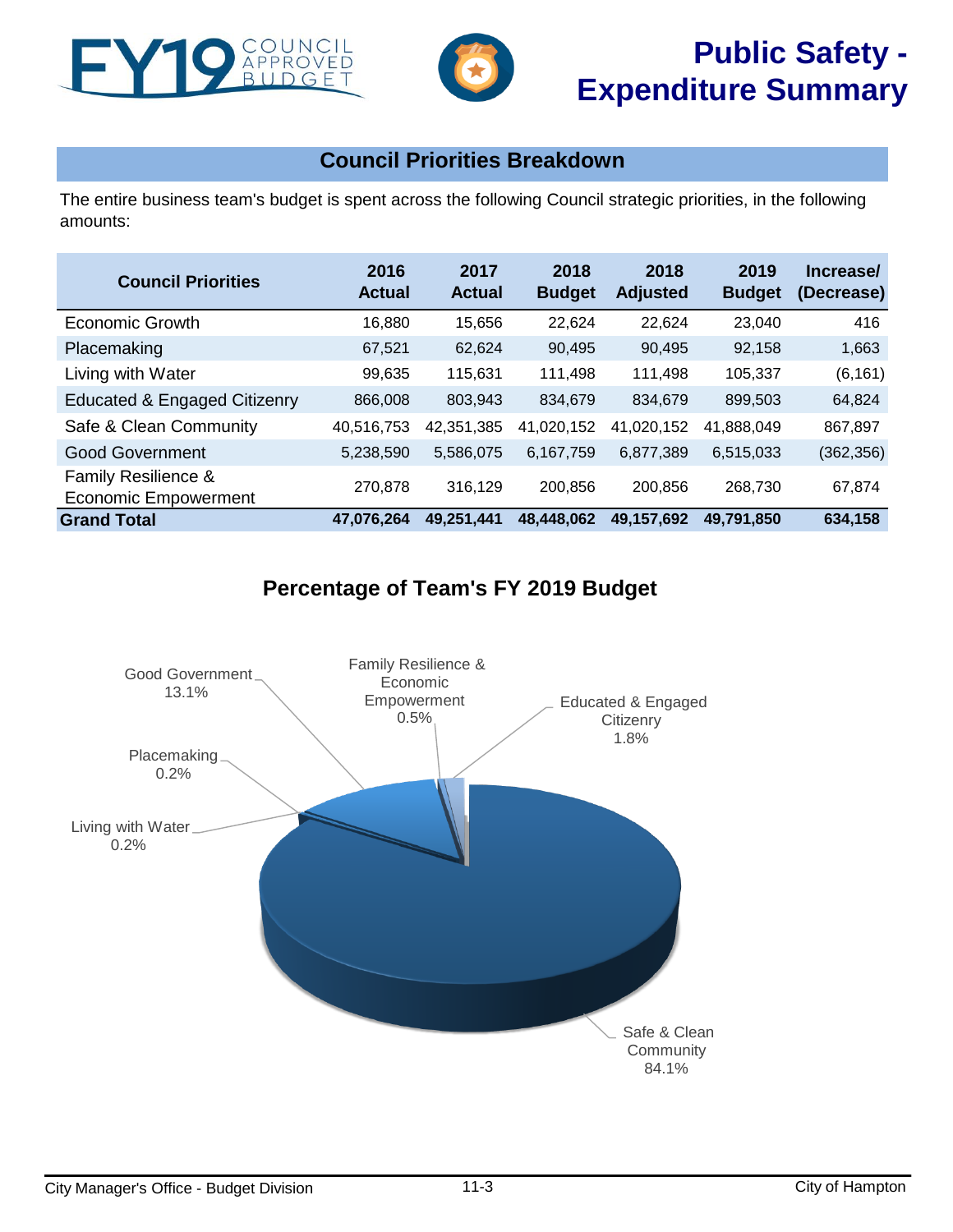<span id="page-3-0"></span>



The Hampton Public Safety Emergency Communications Division is the critical component to initiate the public safety response continuum by receiving and processing E911 emergency calls and non-emergency calls, dispatching Police, Fire, EMS and other local government resources in a prompt, efficient, courteous and professional manner.



# Expenditure Summary and History

|                           | 2016      | 2017      | 2018          | 2018      | 2019          | Increase / |
|---------------------------|-----------|-----------|---------------|-----------|---------------|------------|
|                           | Actual    | Actual    | <b>Budget</b> | Adjusted  | <b>Budget</b> | (Decrease) |
| <b>Personnel Services</b> | 2,109,983 | 2,111,983 | 2,173,525     | 2,202,501 | 2,253,376     | 50,875     |
| <b>Operating Expenses</b> | 485.012   | 475.412   | 393,784       | 393.784   | 453.511       | 59,727     |
| Capital Outlay            | 8.481     | 62.729    | 50,000        | 50,000    | 50,000        |            |
| <b>Grand Total</b>        | 2,603,476 | 2,650,124 | 2,617,309     | 2,646,285 | 2,756,887     | 110,602    |

|                      | <b>Permanent Full-Time (PFT) Staffing History</b> |                       |                          |      |      |     |  |
|----------------------|---------------------------------------------------|-----------------------|--------------------------|------|------|-----|--|
|                      | 2016<br>Actual                                    | 2019<br><b>Budget</b> | Increase /<br>(Decrease) |      |      |     |  |
| <b>PFT Positions</b> | 56.0                                              | 56.0                  | 56.0                     | 56.0 | 56.0 | 0.0 |  |

## *Budget Note*

The FY18 Adjusted Budget includes funding for the 2% general wage increase (GWI) that was originally budgeted in Retirement and Employee Benefits. To combat E-911 turnover, additional compensation enhancements were added to attract and retain dispatchers. This is driving the higher personnel costs. Fixed costs also increased for FY19.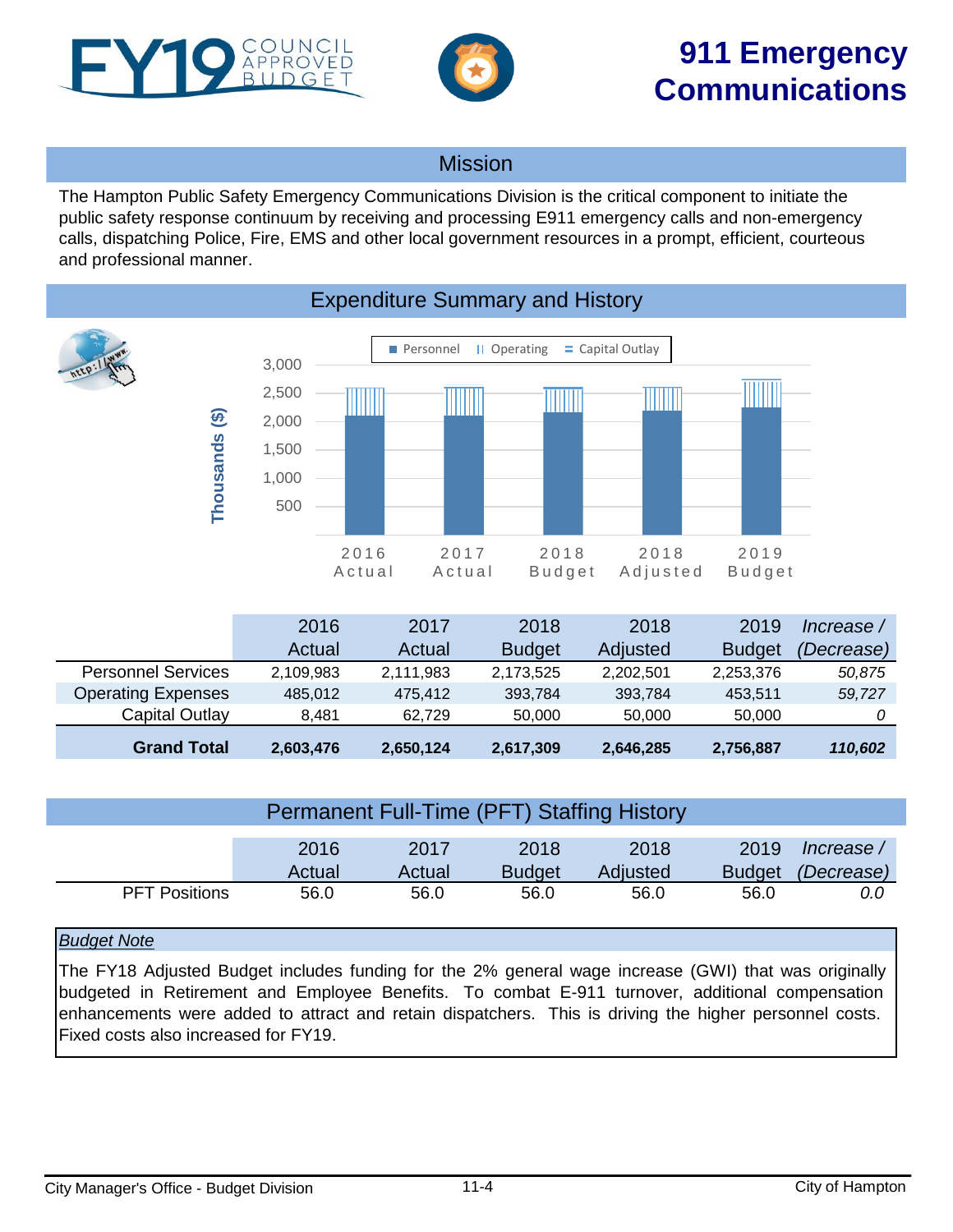# **911 Emergency Communications**



COUNCIL<br>APPROVED<br>BUDGET

F

# 2019 PFT Positions

| <b>Position</b>             | # of PFT | <b>Position</b>               | # of PFT |
|-----------------------------|----------|-------------------------------|----------|
| CUSTOMER SERVICE SUPERVISOR |          | PUBLIC SAFETY DISPATCHER      | 11       |
| INFORMATION CENTER CLERK    | 5        | PUBLIC SAFETY DISPATCHER-SR   | 9        |
| PUBLIC SAFETY DISP TRAINEE  | 17       | PUBLIC SAFETY DISP SHIFT SUPV | 11       |
|                             |          | MASTER TELCOM SPECIALIST      |          |
| <b>Grand Total:</b>         | 56       |                               |          |

# Performance Indicators

| <b>Indicator</b>                                | <b>Type</b> | 2016<br><b>Actual</b> | 2017<br><b>Actual</b> | 2018<br><b>Estimate</b> | 2019<br><b>Target</b> |
|-------------------------------------------------|-------------|-----------------------|-----------------------|-------------------------|-----------------------|
| Time from Call Received to Dispatch -<br>Fire   | Efficiency  | 1:30                  | 1:34                  | 1:29                    | 1:24                  |
| Time from Call Received to Dispatch -<br>Police | Efficiency  | 6:43                  | 7:08                  | 6:08                    | 5:08                  |
| <b>Emergency Medical Dispatch Calls</b>         | Output      | 8,825                 | 8,609                 | 9,040                   | 9,492                 |
| <b>Fire Calls Dispatched</b>                    | Output      | 25,985                | 27,011                | 28,362                  | 29,780                |
| Land line 911 calls received                    | Output      | 20,541                | 17,620                | 18,501                  | 19,426                |
| Non-Emergency Lines                             | Output      | 158,439               | 134,358               | 141,076                 | 148,130               |
| Police Calls Dispatched                         | Output      | 178,952               | 173,411               | 182,082                 | 191,186               |
| Wireless 911 calls received                     | Output      | 89,005                | 88,099                | 92,504                  | 97,129                |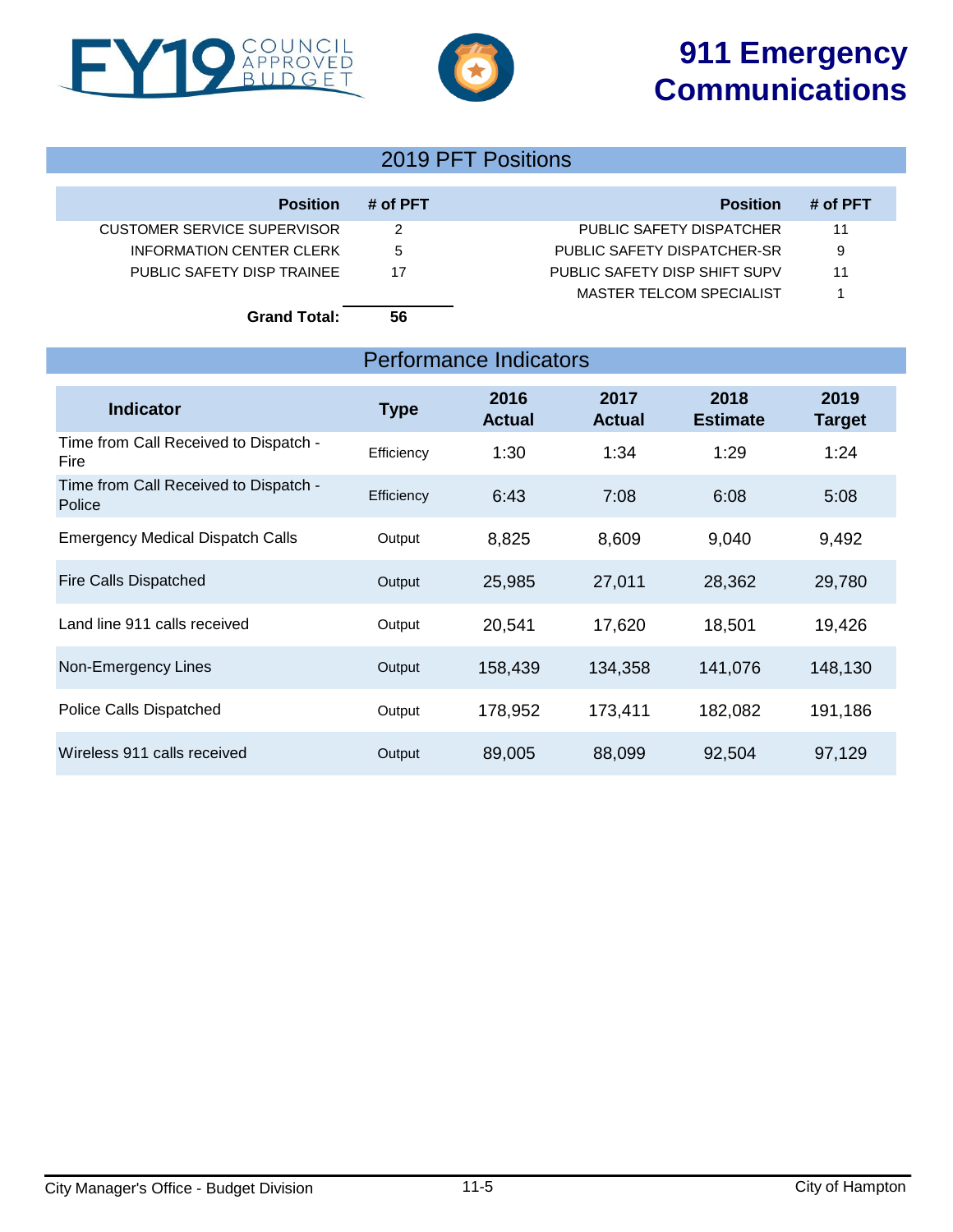

**911 Communications Center \$2,192,114** Hampton Public Safety Communications Unit serves as the call taking and dispatching point for all Public Safety Division Services within the City of Hampton. Additionally, it is the call receipt point for all wireless calls that originate from cell towers within our City or Voice over Internet Protocol (VOIP) registered by the carrier to an address in our city, regardless of the caller's actual location. These calls are then re-routed if necessary to the appropriate jurisdiction. This unit also serves as the backup for 311 on weekends and holidays.

911 **Communications** Center - \$2,192K

Services Breakdown and Descriptions

# **Public Safety Information Center \$235,733**

Information Center Personnel assigned to the Unit are the first point of contact for citizens entering the Public Safety Building. Frequently, they receive walk-in complaints which are posted to the Computer Aided Dispatch (CAD) system to assure response by district units or ICAP Officers. The Information Center is responsible for the timely and accurate response to administrative inquiries from police units regarding Division of Motor Vehicle (DMV) requests, requests for tow trucks and warrant information. They conduct entry and removal of towed motor vehicles as well as entering DMV/VCIN (Virginia Crime Information) data such as stolen cars and runaways or missing persons.

## **Fixed Cost \$329,040**

This service accounts for various fixed costs for the department, including auto/fleet, IT, and risk management costs.

# **911 Emergency Communications**

**Total Funding: \$2,756,887**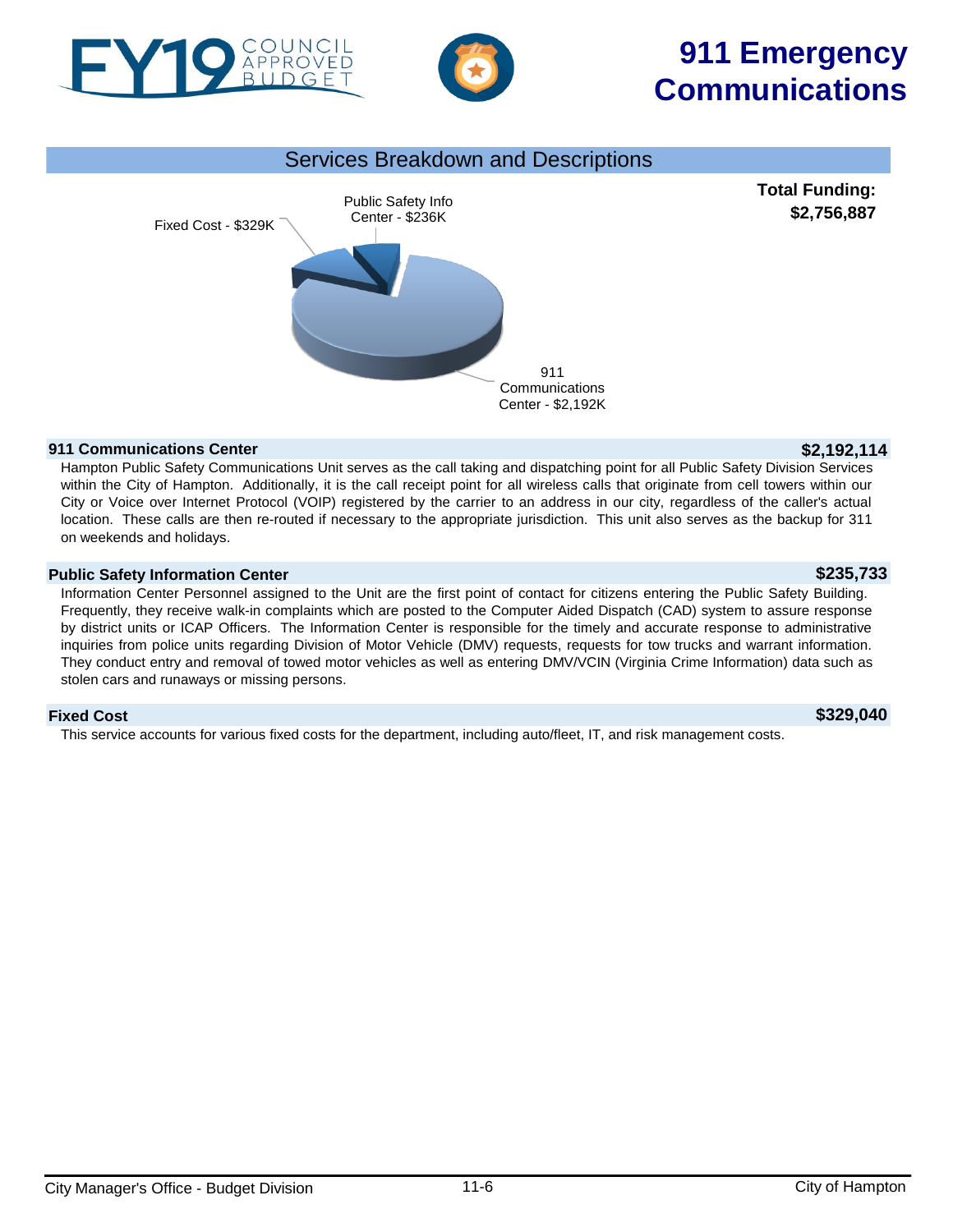<span id="page-6-0"></span>



The mission of Emergency Management is to protect the lives and property of Hampton's citizens and visitors during emergencies and disasters. This is accomplished by coordinating the City's emergency preparedness, mitigation, response and recovery efforts through an all-hazards Emergency Operations Plan that establishes a single, comprehensive framework consistent with the National Incident Management System.

Personnel II Operating  $=$  Capital Outlay 350 IIIIII 300 IIIII IIIII **TITULI** 250 **Thousands (\$)** Thousands (\$) 200 150 100 50 2016 2017 2018 2018 2019 A c t u a l A c t u a l B u d g e t A d j u s t e d B u d g e t

| <b>Expenditure Summary and History</b> |  |  |
|----------------------------------------|--|--|
|                                        |  |  |

|                           | 2016    | 2017    | 2018          | 2018     | 2019          | Increase /        |
|---------------------------|---------|---------|---------------|----------|---------------|-------------------|
|                           | Actual  | Actual  | <b>Budget</b> | Adjusted | <b>Budget</b> | <i>(Decrease)</i> |
| <b>Personnel Services</b> | 238,002 | 231,765 | 259,586       | 263,034  | 249,184       | (13,850)          |
| <b>Operating Expenses</b> | 38,164  | 75.346  | 54.354        | 54,354   | 48.737        | (5,617)           |
| Capital Outlay            | 8.429   | 0       |               | 0        |               |                   |
| <b>Grand Total</b>        | 284,595 | 307,111 | 313,940       | 317,388  | 297,921       | (19, 467)         |

|                      | 2016<br>Actual | 2019<br><b>Budget</b> | / Increase<br>(Decrease) |     |     |     |
|----------------------|----------------|-----------------------|--------------------------|-----|-----|-----|
| <b>PFT Positions</b> | 3.0            | 3.0                   | 3.0                      | 3.0 | 3.0 | 0.0 |

## *Budget Note*

The FY18 Adjusted Budget includes funding for the 2% general wage increase (GWI) that was originally budgeted in Retirement and Employee Benefits. The decrease in Personnel Services is attributed to attrition and filling a vacant position at a salary lower than the incumbent. Reductions were made to Operating Expenses to help balance the budget.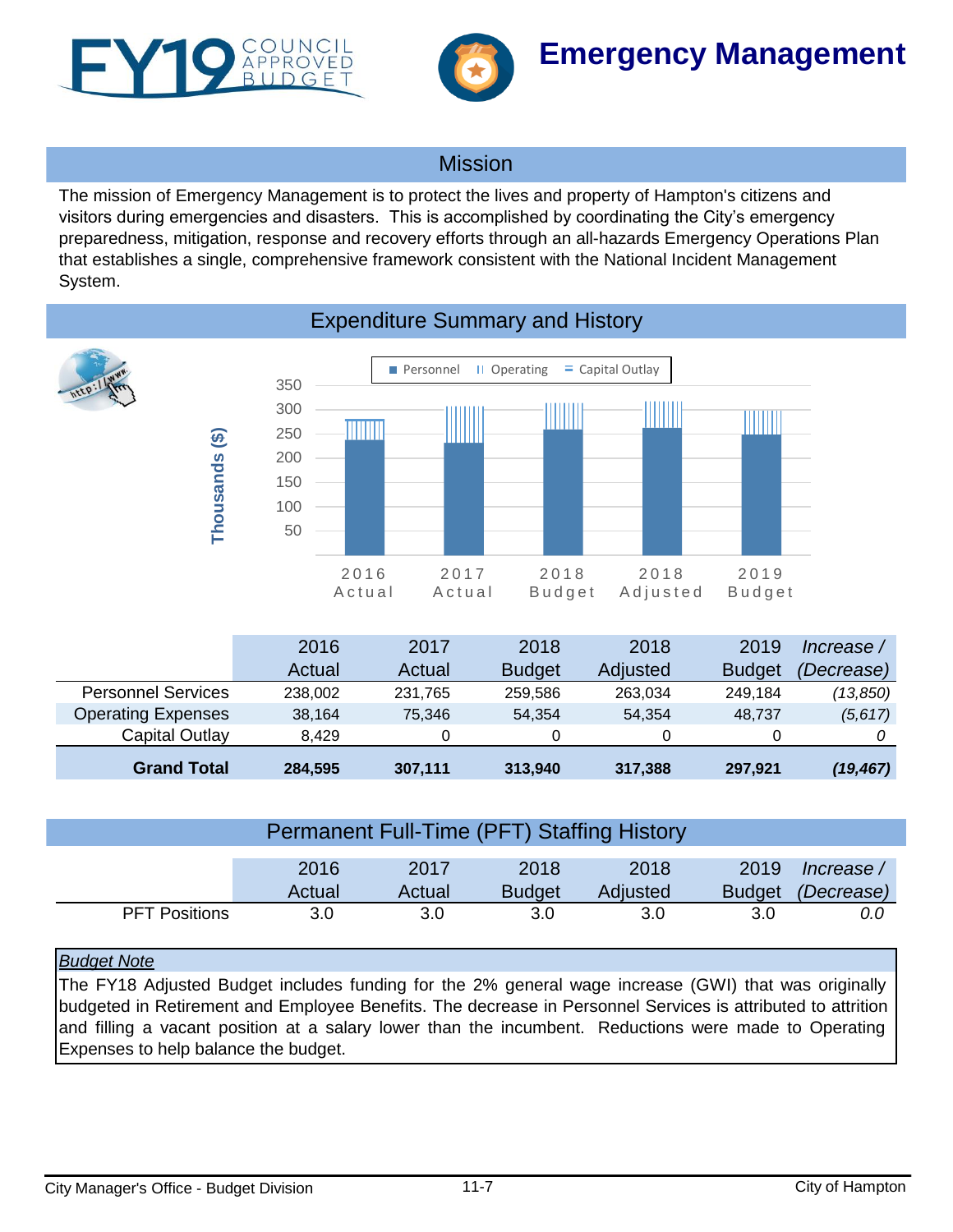



# 2019 PFT Positions

| <b>Position</b>            | # of PFT |
|----------------------------|----------|
| EMERGENCY MGMT COORDINATOR |          |
| DEPUTY EMERGENCY MGT COORD | - 2      |

**Grand Total: 3**

| <b>Performance Indicators</b>                                                                                                               |             |                       |                       |                         |                       |  |
|---------------------------------------------------------------------------------------------------------------------------------------------|-------------|-----------------------|-----------------------|-------------------------|-----------------------|--|
| Indicator                                                                                                                                   | <b>Type</b> | 2016<br><b>Actual</b> | 2017<br><b>Actual</b> | 2018<br><b>Estimate</b> | 2019<br><b>Target</b> |  |
| # of coordination and planning meetings<br>held/participated in locally and regionally<br>to ensure the city is in a state of<br>readiness. | Output      | 30                    | 30                    | 30                      | 30                    |  |
| # of mitigation projects completed                                                                                                          | Output      |                       | 3                     | 6                       | 10                    |  |
| # of outreach activities, trainings, and<br>exercises.                                                                                      | Output      | 10                    | 10                    | 10                      | 10                    |  |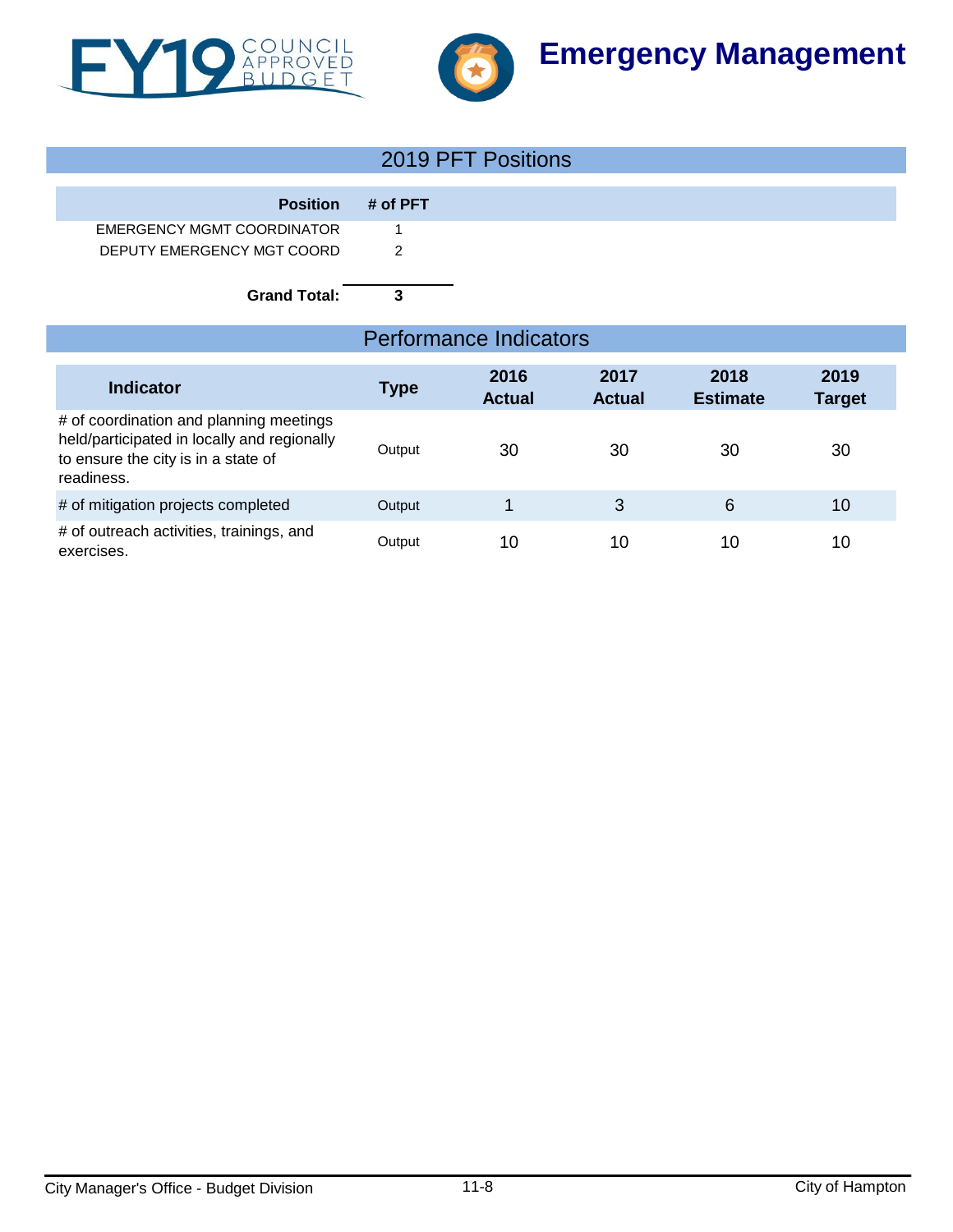





### **Leadership & Management \$124,318**

Provide leadership and management to meet the goals and objectives of the Office of Emergency Management. This includes providing strategic vision, program development, staff guidance, development of effective partnerships within the community and fiscal and administrative support for the office.

### **Emergency Preparation Response & Recovery \$81,923**

Develop and implement a comprehensive preparedness, response and recovery program. Preparedness is achieved and maintained through a continuous cycle of planning, organizing, training, equipping, exercising, evaluating and taking corrective action. On-going preparedness efforts among those involved in emergency management and incident response activities ensures coordination during times of crisis. Response activities necessary to save lives, protect property and the environment and meet basic human needs take place immediately before, during and in the first few days after a major or catastrophic disaster. Recovery focuses on how best to restore, redevelop and revitalize the health, social, economic, natural and environmental fabric of the community.

### **Mitigation \$66,592**

Any sustained action(s) taken to reduce or eliminate long-term risk to people and their property from hazards.

### **Fixed Cost \$25,088**

This service accounts for various fixed costs for the department, including auto/fleet, IT, and risk management costs.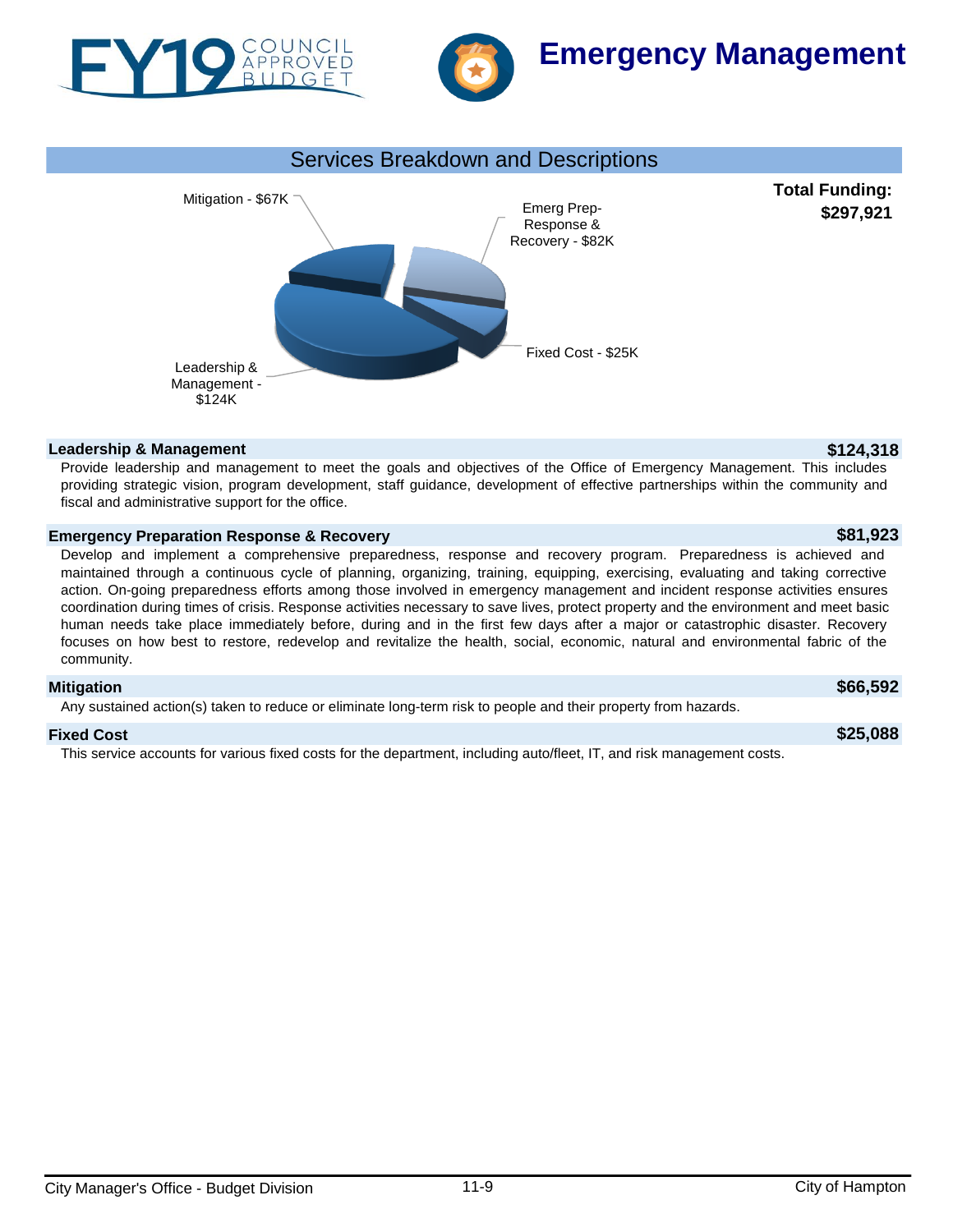<span id="page-9-0"></span>



# Mission

The mission of the Fire and Rescue Division is to provide excellent service, which exceeds customer expectations. Our Vision is to preserve and elevate our national recognition as an accredited combination fire and rescue organization, and leader in public service excellence. This is accomplished through the mutual dedication of career, volunteer, and civilian personnel to meet the mission of the organization.



|                           | 2016       | 2017       | 2018          | 2018       | 2019          | Increase / |
|---------------------------|------------|------------|---------------|------------|---------------|------------|
|                           | Actual     | Actual     | <b>Budget</b> | Adjusted   | <b>Budget</b> | (Decrease) |
| <b>Personnel Services</b> | 16,815,406 | 17,534,229 | 16,816,821    | 17,140,667 | 17,009,051    | (131,616)  |
| <b>Operating Expenses</b> | 4,038,630  | 4,321,585  | 3,986,082     | 3,986,082  | 4,102,746     | 116,664    |
| Capital Outlay            | 116.821    | 22,002     | 108,000       | 108,000    | 108,000       |            |
| <b>Grand Total</b>        | 20,970,857 | 21,877,816 | 20,910,903    | 21,234,749 | 21,219,797    | (14, 952)  |

| <b>Permanent Full-Time (PFT) Staffing History</b> |        |        |               |          |               |            |  |  |  |
|---------------------------------------------------|--------|--------|---------------|----------|---------------|------------|--|--|--|
|                                                   | 2016   | 2017   | 2018          | 2018     | 2019          | Increase / |  |  |  |
|                                                   | Actual | Actual | <b>Budget</b> | Adjusted | <b>Budget</b> | (Decrease) |  |  |  |
| <b>PFT Positions</b>                              | 297.0  | 297.0  | 297.0         | 297.0    | 297.0         | 0.0        |  |  |  |

## *Budget Note*

The FY18 Adjusted Budget includes funding for the 2% general wage increase (GWI) that was originally budgeted in Retirement and Employee Benefits. The decrease in Personnel Services is attributed to attrition; vacancy savings and the reclassification of one (1) Battalion Chief position vacated by retirement to a medic firefighter positon. Fixed costs increased causing a bump in Operating Expenses.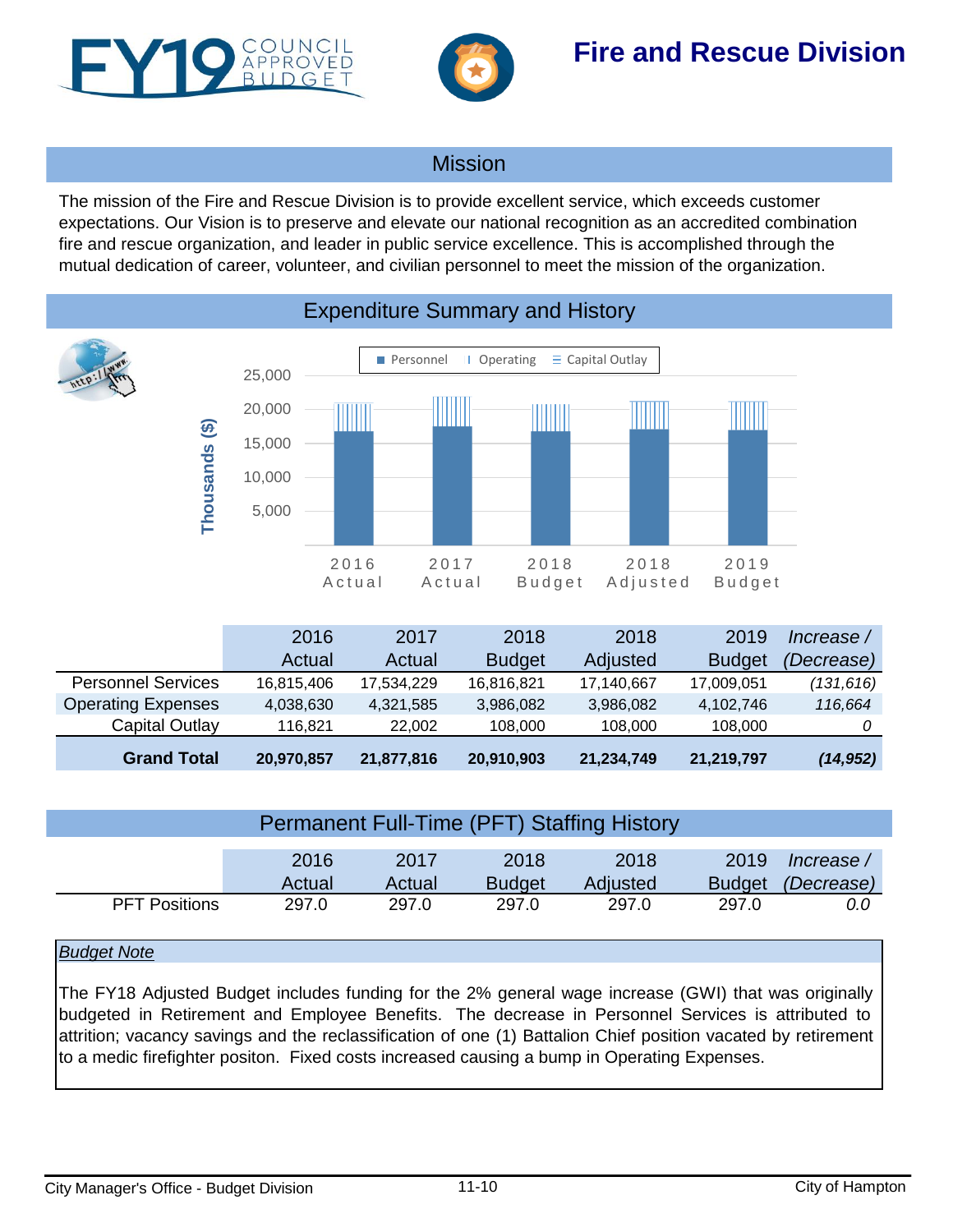



# 2019 PFT Positions

| <b>Position</b>                    | # of PFT | <b>Position</b>                      | # of PFT |
|------------------------------------|----------|--------------------------------------|----------|
| <b>FIRE CHIEF</b>                  |          | FIRE SAFETY PROGRAM EDUCATOR         | 2        |
| <b>DEPUTY FIRE CHIEF</b>           |          | <b>FISCAL COORDINATOR</b>            | 1        |
| <b>ASSISTANT CHIEF</b>             | 2        | <b>EMPLOYEE SERVICES COORDINATOR</b> |          |
| <b>BATTALION CHIEF</b>             | 12       | INFORMATION SYSTEMS COORDINATOR      |          |
| <b>FIRE CAPTAIN</b>                | 14       | ADMINISTRATIVE ASSISTANT-SENIOR      |          |
| FIRE LIFUTENANTS                   | 39       | OFFICE SPECIALIST-SENIOR             | 3        |
| <b>MEDIC FIREFIGHTERS</b>          | 181      | <b>OFFICE SPECIALIST</b>             | 1        |
| <b>FIREFIGHTER EMT</b>             | 21       | WAREHOUSE COORDINATOR                |          |
| <b>FIREFIGHTER RECRUITS</b>        | 13       |                                      |          |
| FIRE & RESCUE MAINT, COORDINATOR   |          |                                      |          |
| RECRUIT AND TRAINING ADMINISTRATOR |          |                                      |          |
| <b>Grand Total:</b>                | 297      |                                      |          |

Performance Indicators

| <b>Indicator</b>                                                                                                                                        | <b>Type</b> | 2016<br><b>Actual</b> | 2017<br><b>Actual</b> | 2018<br><b>Estimate</b> | 2019<br><b>Target</b> |
|---------------------------------------------------------------------------------------------------------------------------------------------------------|-------------|-----------------------|-----------------------|-------------------------|-----------------------|
| # of new volunteer firefighters and<br><b>EMTs recruited</b>                                                                                            | Outcome     | 40                    | 37                    | 45                      | 45                    |
| % of times the Effective Firefighting<br>Response Force arrived within 9<br>minutes and 20 seconds from time of<br>dispatch to all structure fires      | Outcome     | 90%                   | 89%                   | 90%                     | 90%                   |
| % of times the first ALS<br>Engine/Squad/Ladder/Tower or ALS<br>Medic Unit arrived on-scene within 5<br>minutes and 20 seconds from time of<br>dispatch | Outcome     | 80%                   | 85%                   | 90%                     | 90%                   |
| % of times the first ALS Transport Unit<br>arrived on-scene within 8 minutes                                                                            | Outcome     | 90%                   | 91%                   | 90%                     | 90%                   |
| All Other Incident Calls (Hazmat, False<br>Alarms, Mutual Aid, Misc. etc.)                                                                              | Output      | 0                     | $\overline{0}$        | $\mathbf 0$             | $\overline{0}$        |
| <b>Civilian Fire Deaths</b>                                                                                                                             | Output      | 6,200                 | 6,090                 | 6,300                   | 6,500                 |
| # of Code Inspections -<br>Commercial/Industrial                                                                                                        | Output      | 2,000                 | 1,600                 | 2,000                   | 2,400                 |
| # of Fire Incidents                                                                                                                                     | Output      | 500                   | 508                   | 525                     | 550                   |
| # of Patients Transported                                                                                                                               | Output      | 15,510                | 13,783                | 15,000                  | 15,500                |
| # of EMS calls                                                                                                                                          | Output      | 19,500                | 19,703                | 19,900                  | 21,000                |

## City Manager's Office - Budget Division 11-11 City of Hampton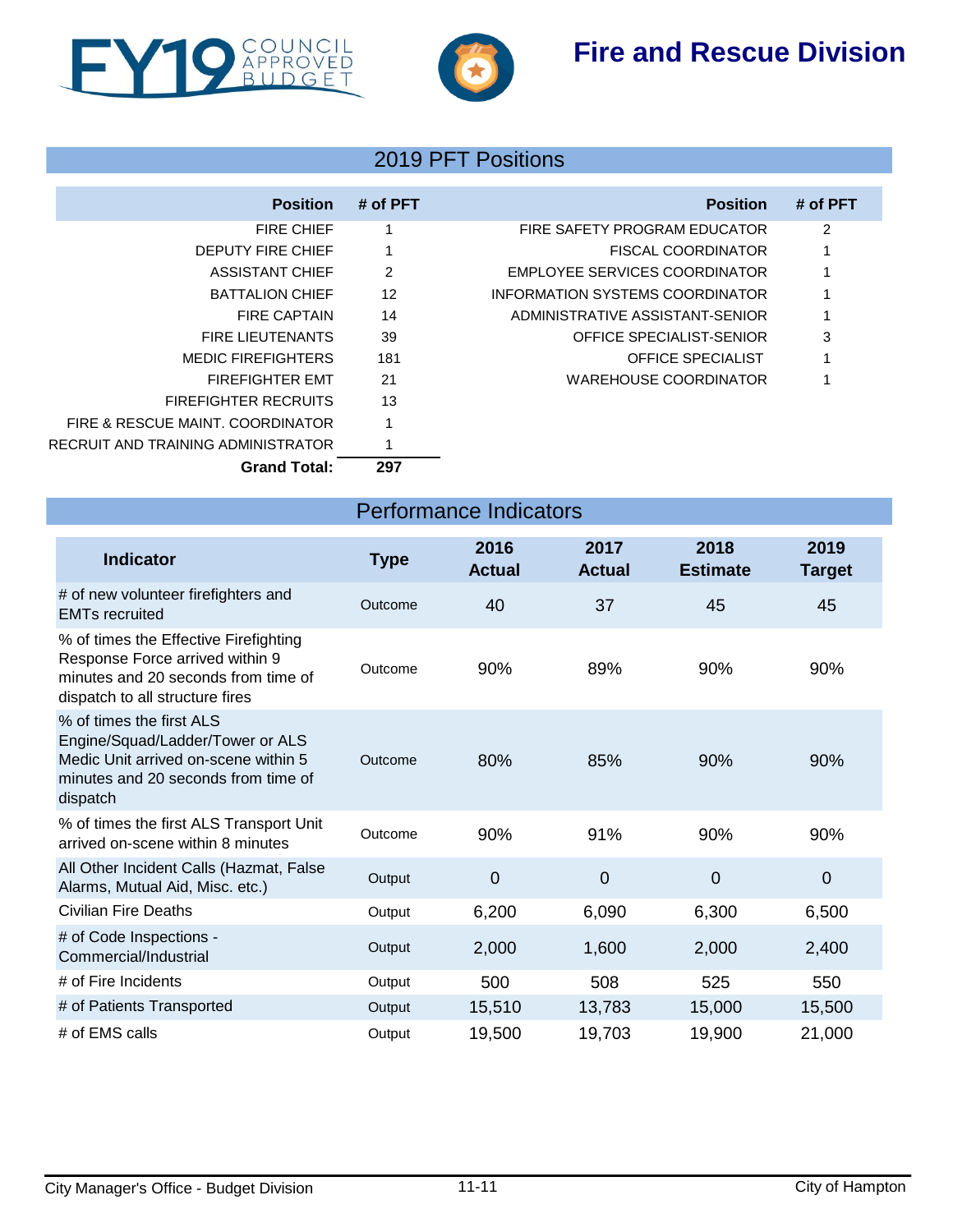





### **Leadership & Management \$787,406**

The Office of the Fire Chief establishes departmental policies and priorities and is responsible for the overall management of the Fire and Rescue Division. These responsibilities include the establishment of personnel standards, review of operational performance, fiscal management, and strategic planning. The Fire Chief and staff provide guidance to the Division by projecting and managing the fiscal year budget, grants, fees for service, recovery fees, and all other topics related to the management of the budget. The Leadership and Management service is comprised of the Fire Chief's Office, the Support Services Section (led by an assistant chief), and the Professional Services Branch (led by a captain), and includes budget and payroll management, fire information systems, and statistical analyses. This section is charged with organizing the Annual Report, Strategic Plan, and Standard Operating Procedures (SOP) Manual. Furthermore, the Professional Services Section assists in the maintenance and management of the Fire Division's national accreditation standards and Insurance Services Office (ISO) rating. The Fire Chief is guided by federal, state, and local laws to include standards established by the National Fire Protection Association (NFPA) 1710 guidance document. This guidance assists in maintaining a professional and responsive fire and rescue agency dedicated to providing excellent service, which exceeds customer expectations. The Logistics Branch and the Health and Safety Group, both led by battalion chiefs, are responsible for all apparatus, equipment, and facility oversight and management, and the health, safety, and wellbeing of all Division members, respectively. This branch and group are also part of the Support Services Section. Management is also provided to the organization's Volunteer Support, Operations, and Community Risk Reduction Sections.

### **Community Risk Reduction \$672,178**

The Community Risk Reduction Section's Fire Prevention Branch, led by a battalion chief, helps prevent fires, and protect life and property through education, inspection, enforcement, and investigation. Public fire education programs include the Citizens Fire Academy and the Juvenile Fire Setters Program. This service area is managed by an Assistant Chief, who reports directly to the Deputy Fire Chief, and is a member of the senior management staff.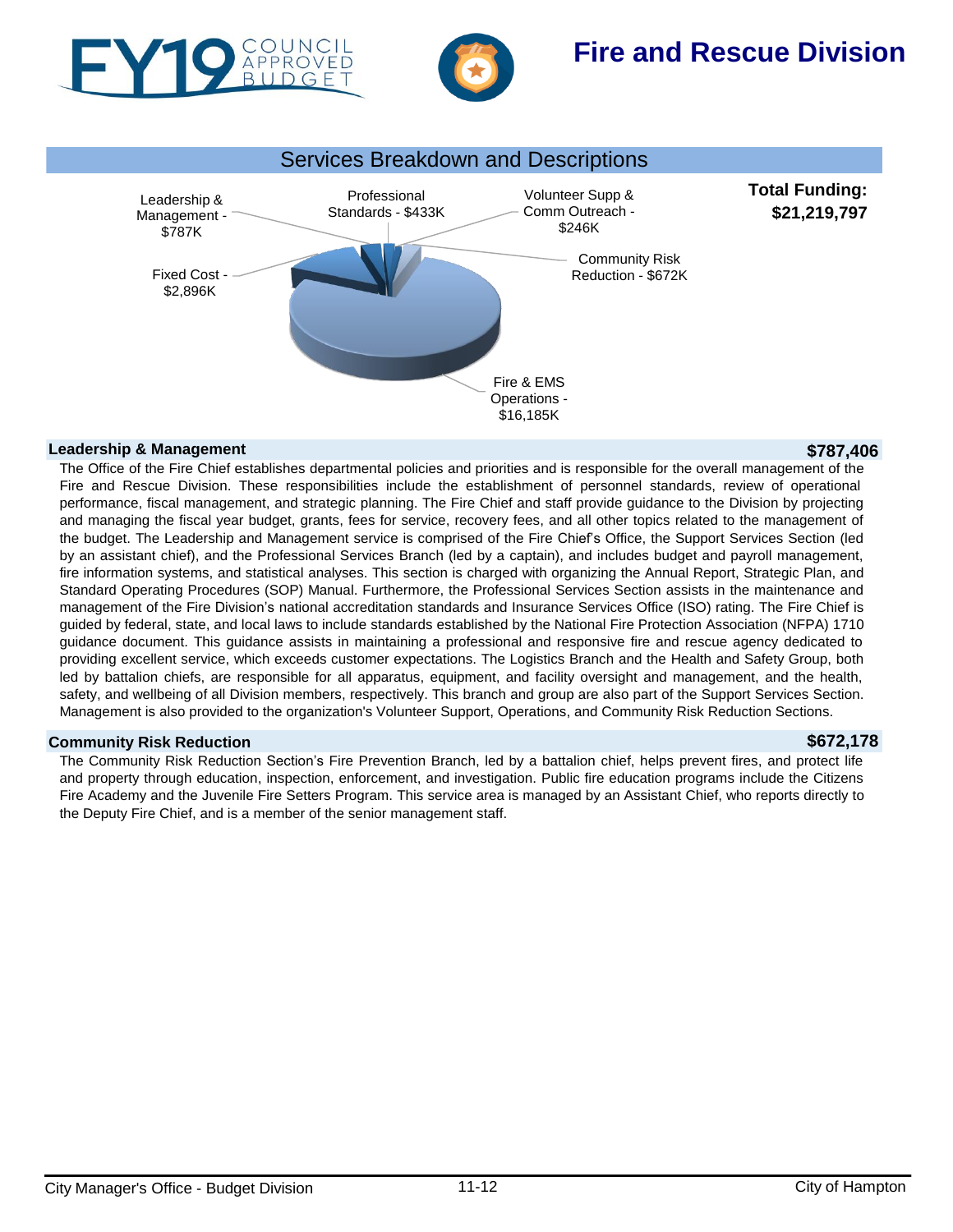



### **Fire & EMS Operations \$16,185,201**

The Operations Section, comprised of the Suppression and EMS Branches and led by two battalion chiefs, is responsible for the emergency service delivery system, and includes activities for responses to fire, medical, rescue, technical rescue, hazardous materials, and marine emergencies. Uniform personnel are cross-trained to deliver both emergency medical services and fire suppression services as outlined below.

The Fire Suppression Branch is responsible for the prevention and extinguishment of fires, and the readiness to respond to citizen emergencies with appropriate personnel and equipment in a safe and timely manner. This is accomplished through the work of members assigned to 11 fire stations strategically located throughout the city. In addition to fires, the Fire Suppression Branch responds to rescue calls, medical calls, hazardous conditions, service calls, false alarms, inclimate weather events, and other events not limited to those already mentioned. This branch is responsible for conducting commercial business preplanning, special event standby services, station tours, and public assistance. The branch also maintains facilities, apparatus, and equipment, and performs and receives training.

The Emergency Medical Services Branch provides basic and advanced life support through emergency medical services. Providers are able to respond quickly and deliver the highest quality emergency care to citizens of Hampton, its visitors, and to the surrounding jurisdictions with which the City has mutual aid agreements. EMS providers maintain excellent patient care by adherence to local, regional, and state protocols, policies, and procedures.

### **Professional Standards \$432,647**

The Professional Standards Section is responsible for all fire and medical training, recruit and in-service training, certifications and quality control of required training records. This section assures personnel are hired, trained and perform in a manner consistent with organizational needs, laws, policies and procedures and NFPA standards and recommendations. The section is also responsible for recruitment and retention of career and volunteer personnel.

### **Volunteer Support & Community Outreach \$245,964**

Support six volunteer fire companies by providing assistance in key areas such as staffing stations, responding to emergencies and assisting with emergency response at community events such as the Hampton Cup Regatta.

This service accounts for various fixed costs for the department, including auto/fleet, IT, and risk management costs.

### **Fixed Cost \$2,896,401**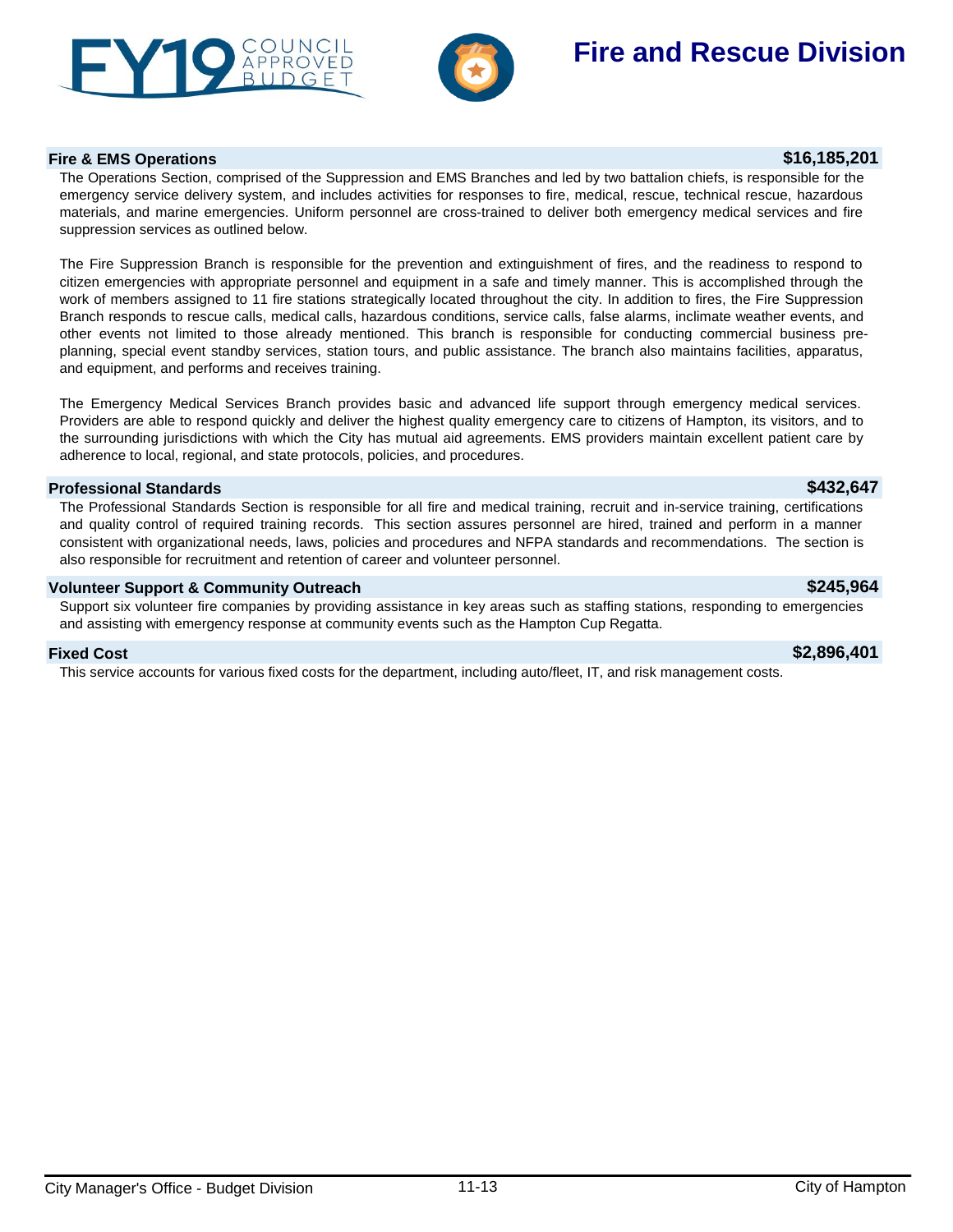<span id="page-13-0"></span>



# **Police Division**

## Mission

The Hampton Police Division is committed to preventing crime and enforcing laws through problem solving partnerships.



|                           | 2016       | 2017       | 2018          | 2018       | 2019          | Increase / |
|---------------------------|------------|------------|---------------|------------|---------------|------------|
|                           | Actual     | Actual     | <b>Budget</b> | Adjusted   | <b>Budget</b> | (Decrease) |
| <b>Personnel Services</b> | 18,823,468 | 19,485,216 | 19,673,051    | 20,021,854 | 20,338,504    | 316,650    |
| <b>Operating Expenses</b> | 3,768,644  | 3,799,038  | 4,026,037     | 4,026,037  | 4,259,202     | 233, 165   |
| Capital Outlay            | 200.335    | 731.321    | 372.145       | 372.145    | 372.145       |            |
| <b>Grand Total</b>        | 22,792,447 | 24,015,575 | 24,071,233    | 24,420,036 | 24,969,851    | 549,815    |

| <b>Permanent Full-Time (PFT) Staffing History</b> |                |                |                       |                  |       |                                        |  |  |
|---------------------------------------------------|----------------|----------------|-----------------------|------------------|-------|----------------------------------------|--|--|
|                                                   | 2016<br>Actual | 2017<br>Actual | 2018<br><b>Budget</b> | 2018<br>Adjusted | 2019  | lncrease /<br>Budget <i>(Decrease)</i> |  |  |
| <b>PFT Positions</b>                              | 338.0          | 338.0          | 350.0                 | 350.0            | 352.0 | <b>2.0</b>                             |  |  |

## *Budget Note*

The FY18 Adjusted Budget includes funding for the 2% general wage increase (GWI) that was originally budgeted in Retirement and Employee Benefits. The FY19 budget adds three (3) new Crime Analyst positions to support the real time information center, one position of which is funded through the reclassification of a vacant Office Specialist position; (b) the second half of the personnel cost for the 7 (seven) patrol officer positions added mid-year in FY18; (c) increased fixed costs; and, (d) an appropriation of expected revenues (\$88,000) to support the Police Training Academy. An attrition allocation has been assessed to the department as well.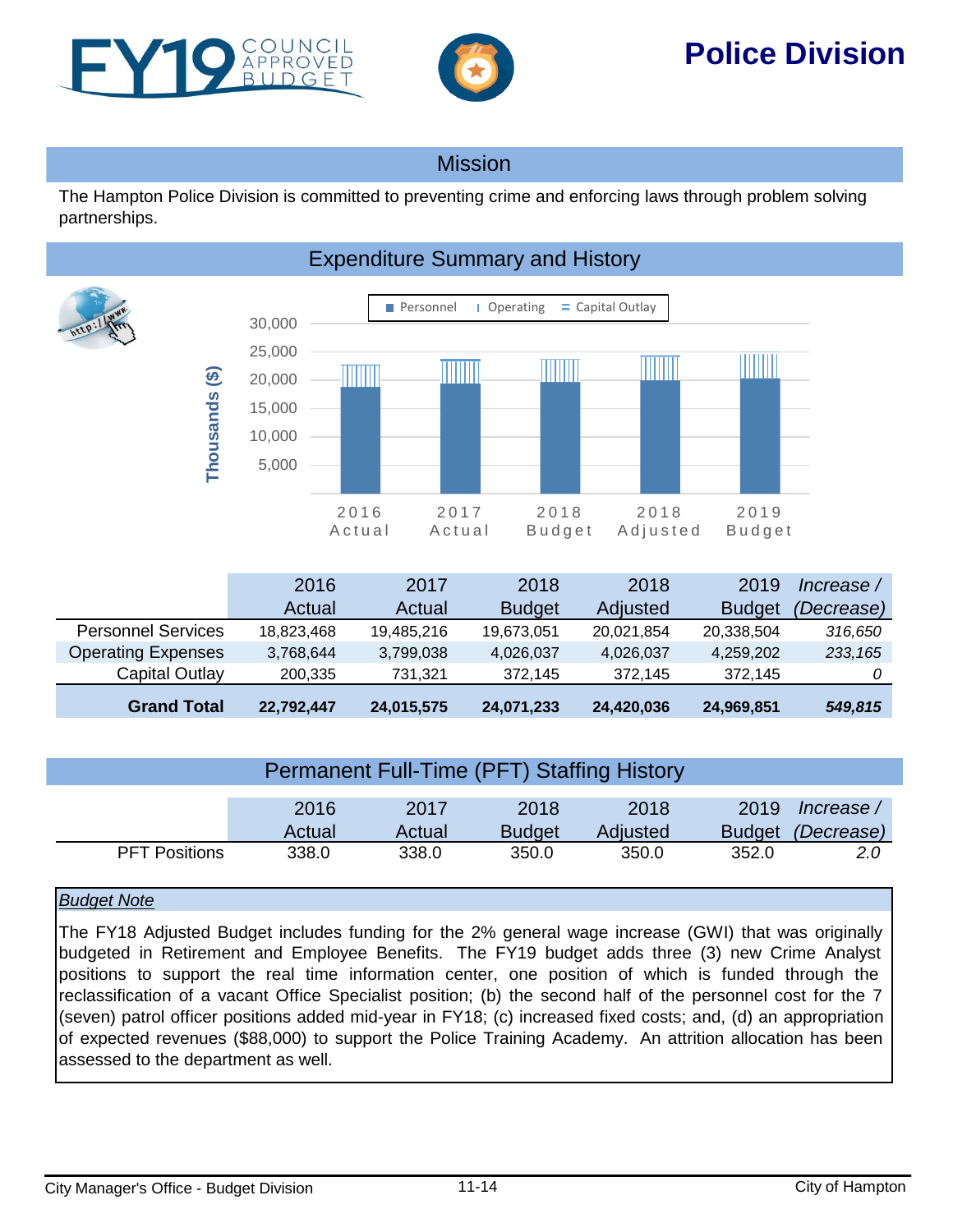# **Police Division**





# 2019 PFT Positions

| <b>Position</b>                       | # of PFT       | <b>Position</b>             | # of PFT |
|---------------------------------------|----------------|-----------------------------|----------|
| POLICE CHIEF                          | $1^*$          | POLICE LIEUTENANT           | $12*$    |
| POLICE NETWORK MANAGER                | $\mathbf 1$    | <b>POLICE SERGEANT</b>      | $35*$    |
| POLICY/PLANNING FISCAL MANAGER        | 1              | POLICE OFFICER              | $155*$   |
| <b>OFFICE SPECIALIST</b>              | 17             | <b>POLICE RECRUIT</b>       | $23*$    |
| OFFICE SPECIALIST-SENIOR              | 3              | FORENSIC SPECIALIST TRAINEE |          |
| <b>PAYROLL SPECIALIST - SENIOR</b>    |                | <b>FORENSIC SPECIALIST</b>  | 3        |
| POLICE SYSTEMS ADMINISTRATOR          |                | FORENSIC MASTER SPECIALIST  | 2        |
| <b>INTELLIGENCE ANALYST</b>           | 2              | <b>CRIME ANALYST</b>        | 5        |
| PURCHASING SPECIALIST                 |                | POLICE CORPORAL             | $53*$    |
| <b>PROJECT AND GRANTS COORDINATOR</b> |                | ADMINISTRATIVE ASSISTANT-SR | 1        |
| <b>CUSTODIAN</b>                      |                | ADMINISTRATIVE ASSISTANT    | 6        |
| <b>EQUIP MECHANIC - FLEET</b>         |                | <b>POLICE MAJOR</b>         | $4^*$    |
| <b>PAYROLL SPECIALIST</b>             | $\overline{2}$ | FORENSIC SENIOR SPECIALIST  | 3        |
| POLICE CAPTAIN                        | $5^*$          | POLICE CADET                | 6        |
| TECHNOLOGY SUPPORT SPECIALIST         | 1              | POLICE OFFICER - SRO        | $2***$   |
| <b>Grand Total:</b>                   | 352            | POLICE CORPORAL - SRO       | $2***$   |

**Note {\* Sworn; \*\* School Resource Officer (SRO)}** The Police Division has 365 positions. The City-funded positions total 352 and include the 5 grant-funded positions related to the COPS grant, which is a three-year grant and is funded in the City's Grant Fund. The remaining 13 positions, which are not reflected in the PFT Position Summary above, support the Hampton City School ("HCS") system as SROs. The HCS system reimburses the City for these 13 positions.

| <b>Performance Indicators</b>                                 |             |                       |                       |                         |                       |  |  |
|---------------------------------------------------------------|-------------|-----------------------|-----------------------|-------------------------|-----------------------|--|--|
| <b>Indicator</b>                                              | <b>Type</b> | 2016<br><b>Actual</b> | 2017<br><b>Actual</b> | 2018<br><b>Estimate</b> | 2019<br><b>Target</b> |  |  |
| % of Warrants/Summons Served                                  | Efficiency  | 86.50%                | 83.03%                | 88%                     | 86%                   |  |  |
| <b>Records Unit Money Generated</b>                           | Outcome     | \$86,490              | \$75,937              | \$83,430                | \$71,430              |  |  |
| # of Traffic Summons Processed                                | Output      | 20,790                | 17,893                | 18,204                  | 15,104                |  |  |
| <b>Accidents Processed</b>                                    | Output      | 3,937                 | 3,931                 | 3,546                   | 3,804                 |  |  |
| Average Response Time for High<br><b>Priority Calls</b>       | Output      | 9:43                  | 10:59                 | 9:59                    | 8:59                  |  |  |
| <b>Community Problem Oriented Policing</b><br>(CPOP) Activity | Output      | 4,463                 | 3,189                 | 4,000                   | 4,500                 |  |  |
| # of Calls for Service                                        | Output      | 162,360               | 154,626               | 162,357                 | 170,475               |  |  |
| # of Citizen's Complaints Investigated                        | Output      | 48                    | 45                    | 50                      | 52                    |  |  |
| # of Intruder Drills conducted by SRO's                       | Output      | 39                    | 37                    | 40                      | 40                    |  |  |
| # of Reported Crimes                                          | Output      | 14,094                | 15,733                | 13,890                  | 14,572                |  |  |
| <b>Officer Initiated Calls for Service</b>                    | Output      | 74,744                | 71,700                | 75,285                  | 79,049                |  |  |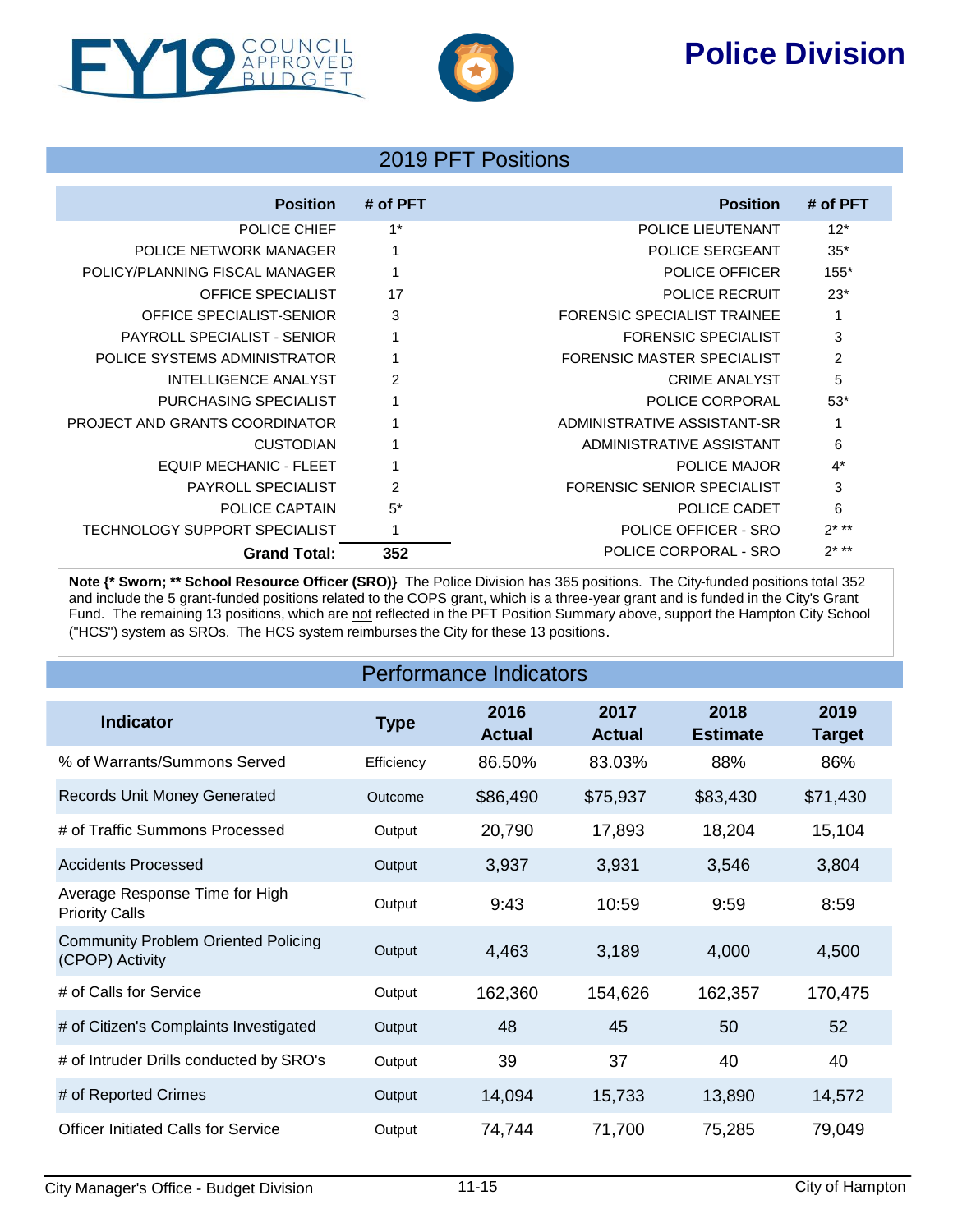

OUNCIL BUDGET

# Services Breakdown and Descriptions

### **Total Funding: \$24,969,851** Relations - \$537K Essential Support Services - \$1,711K Fixed Cost -\$2,641K Homeland Security - \$279K Investigations - \$4,989K Leadership & Management -<br>\$274K Professional Standards - School Crossing School Resource Training Academy - \$88K Uniform Patrol & Operations - \$11,540K

\$1,674K

## **Leadership & Management \$273,723**

Officers - \$969K

The Chief of Police and staff provide the overarching policing philosophy through the establishment of Division Rules and Regulations, goals and objectives, plans, policies and procedures. The Chief, guided by federal, state and local laws as well as standards established by the Commission for Accreditation of Law Enforcement Agencies, develops and maintains a professional and responsive law enforcement agency dedicated to provide efficient and effective police services.

Guards - \$268K

## **Community Relations \$537,460**

Develop and implement comprehensive crime prevention procedures and programs designed to anticipate, recognize and appraise crime risks and initiate action to remove or reduce such risks.

## **Essential Support Services \$1,711,371**

Maintain criminal records and warrants. Manage the distribution, maintenance and replacement of vehicles and related equipment, police supplies and other equipment. Provide support services which include budget operations, procurement, payroll, planning, grant administration and information technology services. Maintain custody of all found, recovered or evidentiary property turned into the Police Division. Maintain and secure the Public Safety building.

## **Homeland Security \$278,636**

Collaborate with local, state and federal agencies to secure the city and the Port of Hampton Roads from threats and/or attacks and promote maritime safety. To conduct Homeland Security from a holistic approach utilizing the Marine Patrol, Dive Team, and Rad/Nuc detection. Protect the City of Hampton from domestic and foreign terrorist threats. Provide a liaison to support the security of visiting VIPs and with matters of State and National Security.

## **Investigations \$4,876,083**

Investigate crimes against persons (i.e. murder, rape, robbery, aggravated assault and missing persons/runaways) and crimes against property (i.e. burglary, larceny, forgery related offenses, etc.). The Special Investigations Unit investigates vice laws (gambling, prostitution and liquor violations) and the sale/possession/use of illegal narcotics. The Gang Intelligence Unit gathers and analyzes intelligence and suppression to include deterrence, education, mediation, and diversion and referral. The Investigative branch identifies and interviews witnesses and suspects, collects evidence, arrests offenders, assists with criminal prosecutions and serves warrants.

## **Professional Standards \$1,786,792**

Facilitate the recruitment process for uniform patrol and civilian positions. Ensure all personnel receive proper training by determining needs; developing/locating training and scheduling classes and maintaining records of all training received. Maintain and operate the weapons range and conduct the basic Law Enforcement Academy. This service also houses the Internal Affairs function which investigates complaints against police officers. Ensures compliance with CALEA standards.

# **Police Division**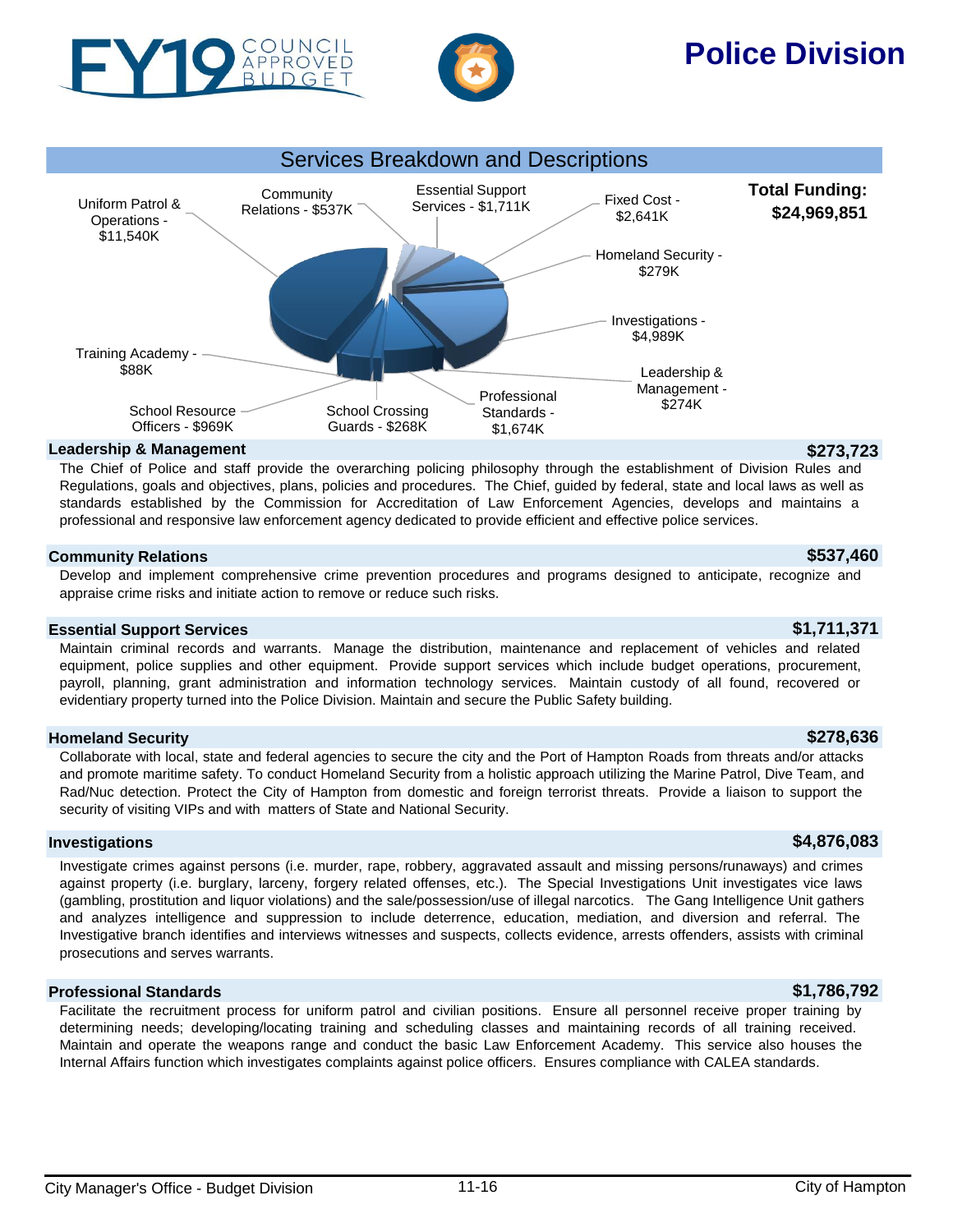# school crossing posts, handle disabled/abandoned vehicles and provide traffic control, traffic escorts and parking enforcement. **School Resource Officers \$968,625**

School resource officers (SROs), which are placed in the city's middle and high schools, provide a resource in various capacities to students, staff and parents which include investigation of criminal activity occurring in the schools or on school grounds and enforcement of truancy laws. There are a total of 17 SROs. The Hampton City Schools reimburses the City the salary and benefit costs for 13 of these officers. When the schools are not in session, the SROs are utilized to support school-based events and activities. This service reflects the total cost for all positions.

Provide crossing guards to assist students in safely crossing roadways during morning arrival and afternoon dismissal times at 34 crossings located at elementary schools, K-8 schools, middle schools and high schools. Patrol Service Officers backfill

## **Uniform Patrol & Operations by the contract of the contract of the contract of the contract of the contract of the contract of the contract of the contract of the contract of the contract of the contract of the contract**

This service houses all uniform patrol which works to prevent, suppress and respond to crime in addition to promoting crime prevention initiatives and building problem-solving partnerships in the community. Operations is comprised of Uniform Patrol, Traffic Unit, Coliseum Business Improvement District (BID) Unit, Downtown BID Unit, Phoebus BID Unit and SWAT. The units collaborate to carry out crime reduction initiatives, provide traffic control and enforcement and work with citizens and businesses to maintain a safe community for residents and visitors. Funding supports personnel, technology and equipment required to provide these services.

## **Training Academy \$88,000**

Funding for the training of new Police cadets.

This service accounts for various fixed costs for the department, including auto/fleet, IT, and risk management costs.

# **School Crossing Guards \$268,200**

## **Fixed Cost \$2,640,526**

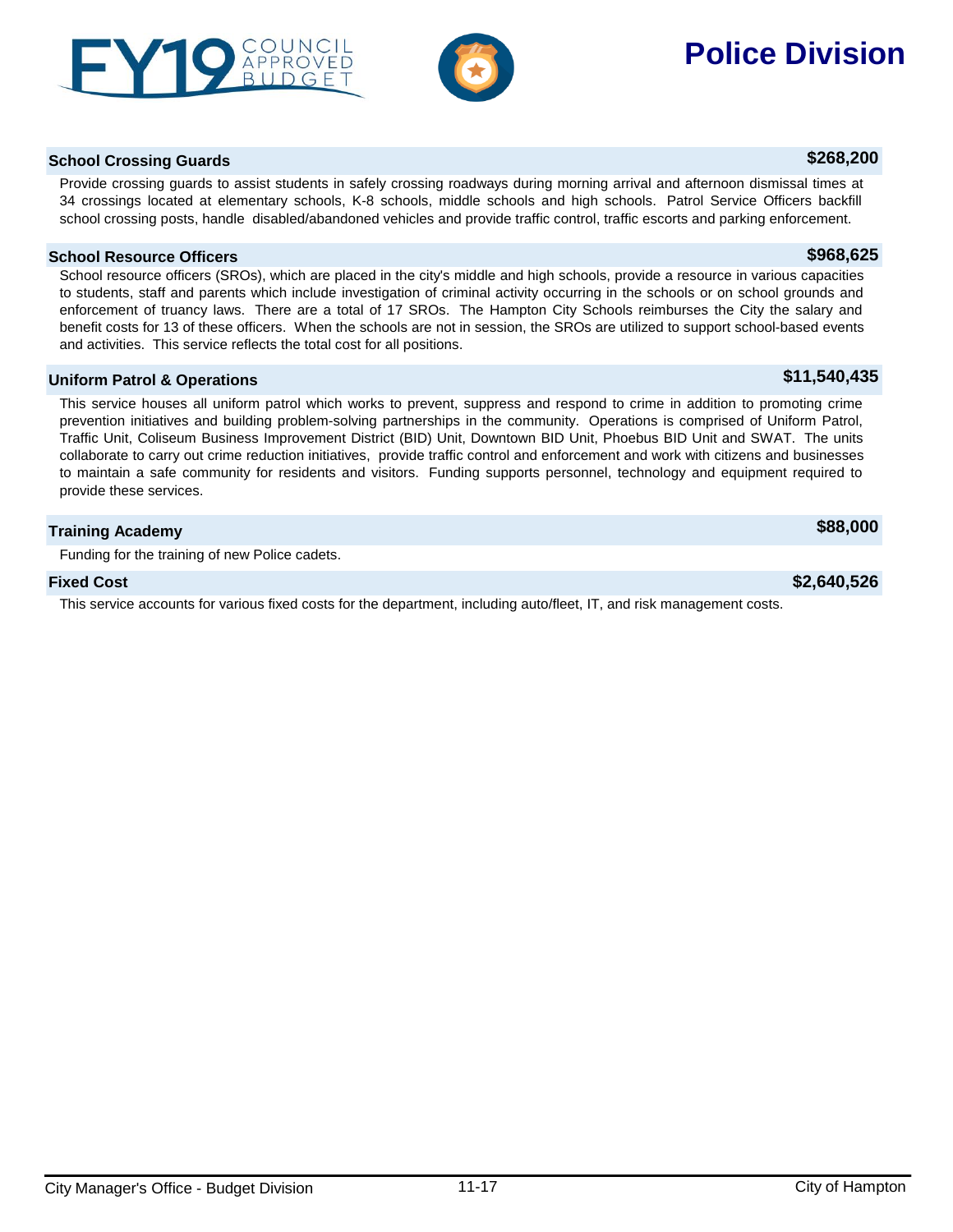<span id="page-17-0"></span>



This department provides public safety and humane care and handling to animals through compassionate, responsive and professional enforcement of animal ordinances.

# Expenditure Summary and History



|                           | 2016    | 2017    | 2018          | 2018     | 2019          | Increase / |
|---------------------------|---------|---------|---------------|----------|---------------|------------|
|                           | Actual  | Actual  | <b>Budget</b> | Adjusted | <b>Budget</b> | (Decrease) |
| <b>Personnel Services</b> | 286.097 | 255.534 | 375.772       | 380.329  | 384.087       | 3,758      |
| <b>Operating Expenses</b> | 138.792 | 142.976 | 157,405       | 157.405  | 158,307       | 902        |
| Capital Outlay            |         | 2.305   | 1.500         | 1.500    | 5.000         | 3,500      |
| <b>Grand Total</b>        | 424,889 | 400,815 | 534,677       | 539,234  | 547,394       | 8,160      |

| <b>Permanent Full-Time (PFT) Staffing History</b> |                |                |                       |                  |                       |                          |  |  |  |
|---------------------------------------------------|----------------|----------------|-----------------------|------------------|-----------------------|--------------------------|--|--|--|
|                                                   | 2016<br>Actual | 2017<br>Actual | 2018<br><b>Budget</b> | 2018<br>Adjusted | 2019<br><b>Budget</b> | lncrease /<br>(Decrease) |  |  |  |
| <b>PFT Positions</b>                              | 8.0            | 9.0            | 9.0                   | 9.0              | 9.0                   | 0.0                      |  |  |  |

## *Budget Note*

The FY18 Adjusted Budget includes funding for the 2% general wage increase (GWI) that was originally budgeted in Retirement and Employee Benefits. There was also a slight increase in fixed costs and a funding shift from Operating Expenses to Capital Outlay for equipment replacement.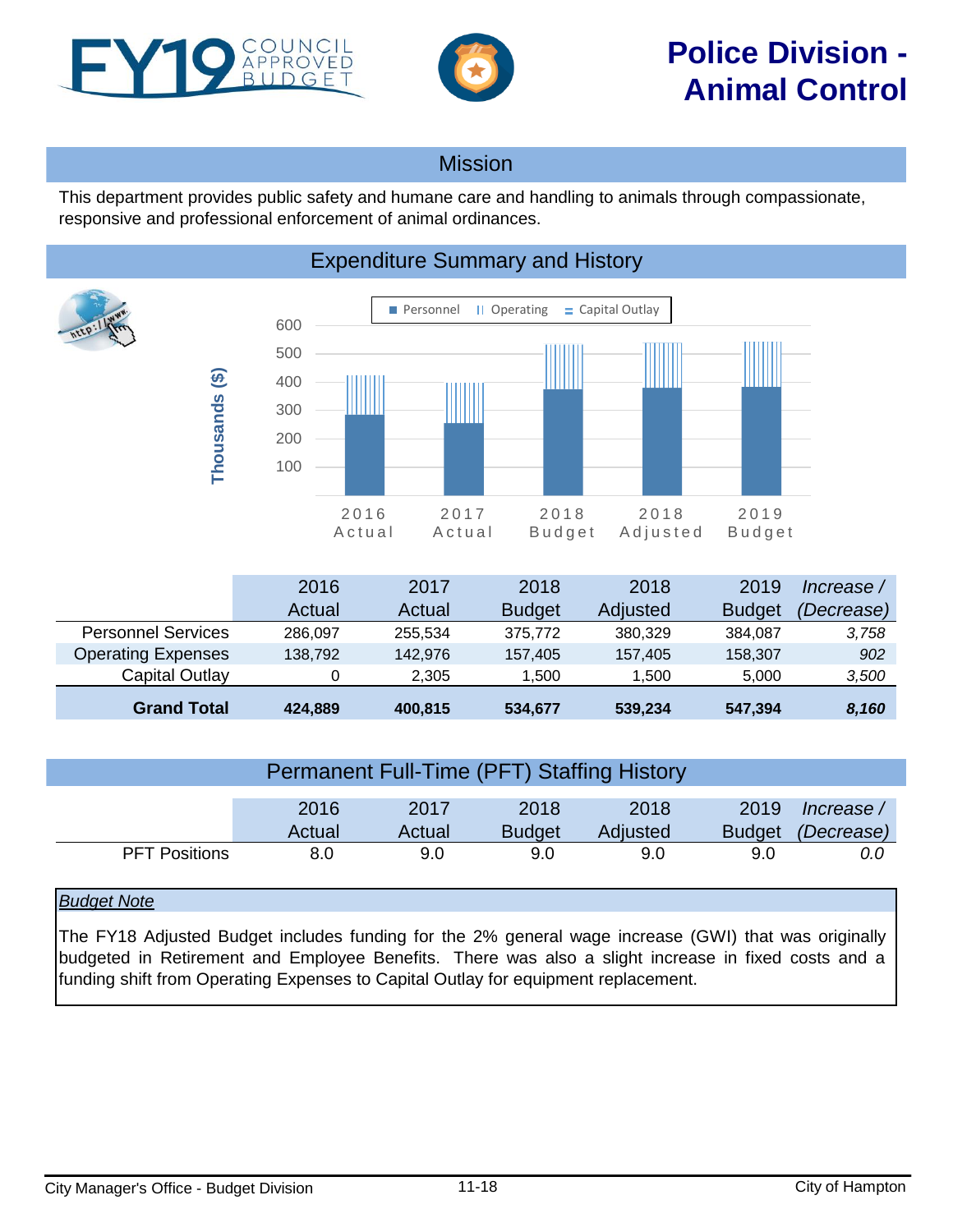



| 2019 PFT Positions            |          |                               |          |  |  |
|-------------------------------|----------|-------------------------------|----------|--|--|
| <b>Position</b>               | # of PFT | <b>Position</b>               | # of PFT |  |  |
| ANIMAL CONTROL OFFICER-SENIOR | 2        | ANIMAL CONTROL OFFICER        | 5        |  |  |
| DEPUTY ANIMAL CONTROL MANAGER |          | ANIMAL CONTROL SERVICES MGR   | 1        |  |  |
| <b>Grand Total:</b>           | 9        |                               |          |  |  |
|                               |          | <b>Performance Indicators</b> |          |  |  |
|                               |          |                               |          |  |  |

| <b>Indicator</b>            | <b>Type</b> | 2016<br><b>Actual</b> | 2017<br><b>Actual</b> | 2018<br><b>Estimate</b> | 2019<br><b>Target</b> |
|-----------------------------|-------------|-----------------------|-----------------------|-------------------------|-----------------------|
| # Dogs Impounded            | Outcome     | 829                   | 702                   | 650                     | 625                   |
| # Dogs Returned to Owner    | Output      | 252                   | 216                   | 215                     | 200                   |
| # Cats Turned in to Shelter | Output      | 1,266                 | 1,253                 | 1,230                   | 1,200                 |
| # Summonses/Warrants Issued | Output      | 236                   | 346                   | 325                     | 300                   |
| Programs/Lectures           | Ouput       | 5                     | 14                    | 12                      | 12                    |